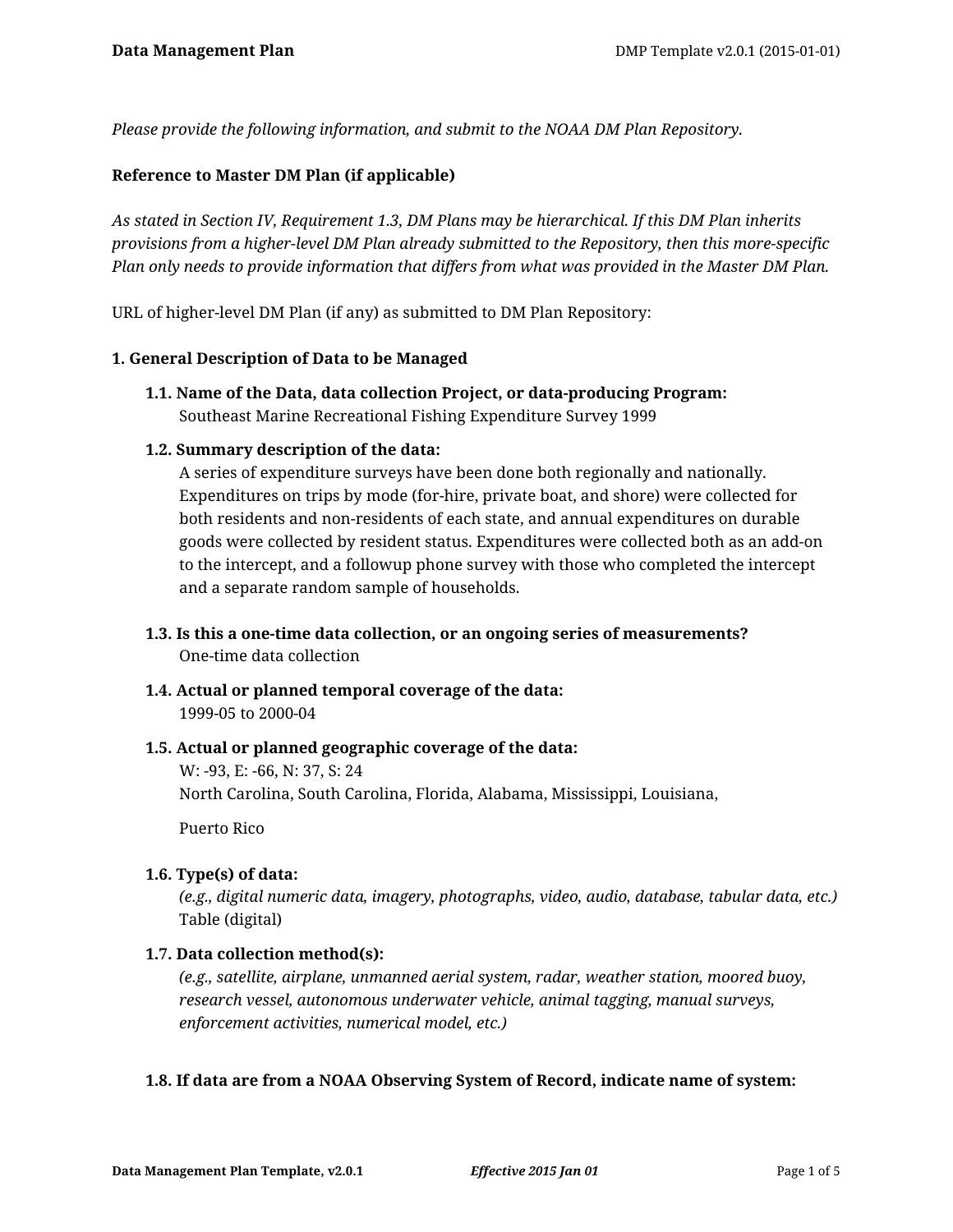**1.8.1. If data are from another observing system, please specify:**

#### **2. Point of Contact for this Data Management Plan (author or maintainer)**

**2.1. Name:**

Sabrina J Lovell

- **2.2. Title:** Metadata Contact
- **2.3. Affiliation or facility:**
- **2.4. E-mail address:** sabrina.lovell@noaa.gov
- **2.5. Phone number:** 301-427-8153

## **3. Responsible Party for Data Management**

*Program Managers, or their designee, shall be responsible for assuring the proper management of the data produced by their Program. Please indicate the responsible party below.*

**3.1. Name:**

Sabrina J Lovell

**3.2. Title:**

Data Steward

## **4. Resources**

*Programs must identify resources within their own budget for managing the data they produce.*

# **4.1. Have resources for management of these data been identified?**

Yes

# **4.2. Approximate percentage of the budget for these data devoted to data management ( specify percentage or "unknown"):**

0

# **5. Data Lineage and Quality**

*NOAA has issued Information Quality Guidelines for ensuring and maximizing the quality, objectivity, utility, and integrity of information which it disseminates.*

# **5.1. Processing workflow of the data from collection or acquisition to making it publicly accessible**

*(describe or provide URL of description):* Process Steps: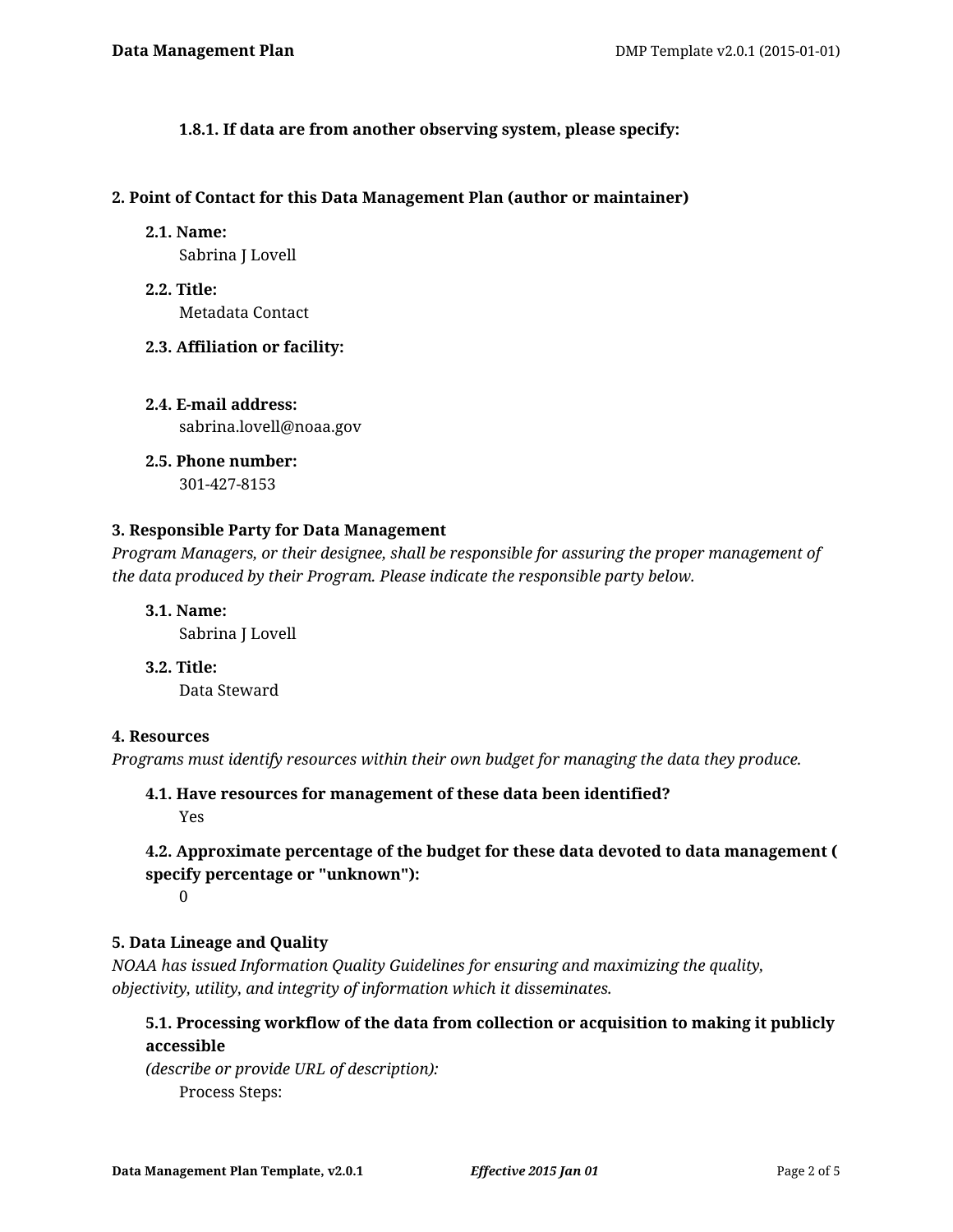- 1999-01-01 00:00:00 - Data collected by angler survey and then entered into SAS datasets by contrator

**5.1.1. If data at different stages of the workflow, or products derived from these data, are subject to a separate data management plan, provide reference to other plan:**

**5.2. Quality control procedures employed (describe or provide URL of description):** Data checked by contractor and NMFS staff

## **6. Data Documentation**

*The EDMC Data Documentation Procedural Directive requires that NOAA data be well documented, specifies the use of ISO 19115 and related standards for documentation of new data, and provides links to resources and tools for metadata creation and validation.*

- **6.1. Does metadata comply with EDMC Data Documentation directive?** No
	- **6.1.1. If metadata are non-existent or non-compliant, please explain:** Missing/invalid information:
		- 1.7. Data collection method(s)
- **6.2. Name of organization or facility providing metadata hosting:** NMFS Office of Science and Technology

**6.2.1. If service is needed for metadata hosting, please indicate:**

**6.3. URL of metadata folder or data catalog, if known:** https://www.fisheries.noaa.gov/inport/item/25272

## **6.4. Process for producing and maintaining metadata**

*(describe or provide URL of description):*

Metadata produced and maintained in accordance with the NOAA Data Documentation Procedural Directive: https://nosc.noaa.gov/EDMC/DAARWG/docs/EDMC\_PD-Data\_Documentation\_v1.pdf

## **7. Data Access**

*NAO 212-15 states that access to environmental data may only be restricted when distribution is explicitly limited by law, regulation, policy (such as those applicable to personally identifiable information or protected critical infrastructure information or proprietary trade information) or by security requirements. The EDMC Data Access Procedural Directive contains specific guidance, recommends the use of open-standard, interoperable, non-proprietary web services, provides information about resources and tools to enable data access, and includes a Waiver to be submitted to justify any approach other than full, unrestricted public access.*

## **7.1. Do these data comply with the Data Access directive?**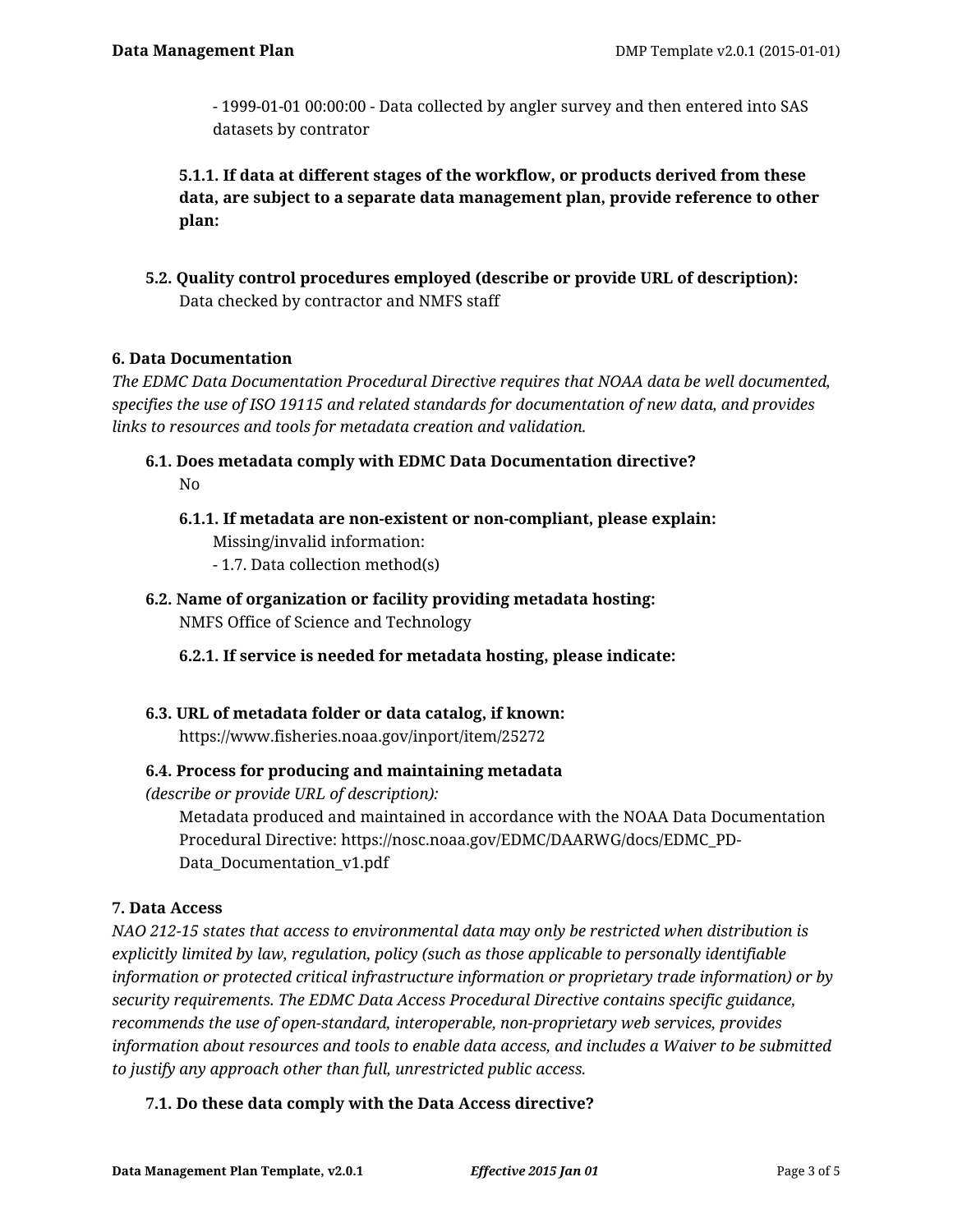#### Yes

**7.1.1. If the data are not to be made available to the public at all, or with limitations, has a Waiver (Appendix A of Data Access directive) been filed?**

**7.1.2. If there are limitations to public data access, describe how data are protected from unauthorized access or disclosure:**

- **7.2. Name of organization of facility providing data access:** NMFS Office of Science and Technology (OST)
	- **7.2.1. If data hosting service is needed, please indicate:** Yes

#### **7.2.2. URL of data access service, if known:**

https://noaa-fisheries-hq.data.socrata.com/OData.svc/474j-hp7k https://noaa-fisheries-hq.data.socrata.com/OData.svc/5fyn-7m9k https://noaa-fisheries-hq.data.socrata.com/OData.svc/rnde-8tpj https://noaa-fisheries-hq.data.socrata.com/resource/474j-hp7k.json https://noaa-fisheries-hq.data.socrata.com/resource/5fyn-7m9k.json https://noaa-fisheries-hq.data.socrata.com/resource/rnde-8tpj.json

#### **7.3. Data access methods or services offered:**

Contact Sabrina Lovell

**7.4. Approximate delay between data collection and dissemination:**

365 Days

**7.4.1. If delay is longer than latency of automated processing, indicate under what authority data access is delayed:**

# **8. Data Preservation and Protection**

*The NOAA Procedure for Scientific Records Appraisal and Archive Approval describes how to identify, appraise and decide what scientific records are to be preserved in a NOAA archive.*

## **8.1. Actual or planned long-term data archive location:**

*(Specify NCEI-MD, NCEI-CO, NCEI-NC, NCEI-MS, World Data Center (WDC) facility, Other, To Be Determined, Unable to Archive, or No Archiving Intended)* NCEI\_CO

## **8.1.1. If World Data Center or Other, specify:**

## **8.1.2. If To Be Determined, Unable to Archive or No Archiving Intended, explain:**

## **8.2. Data storage facility prior to being sent to an archive facility (if any):**